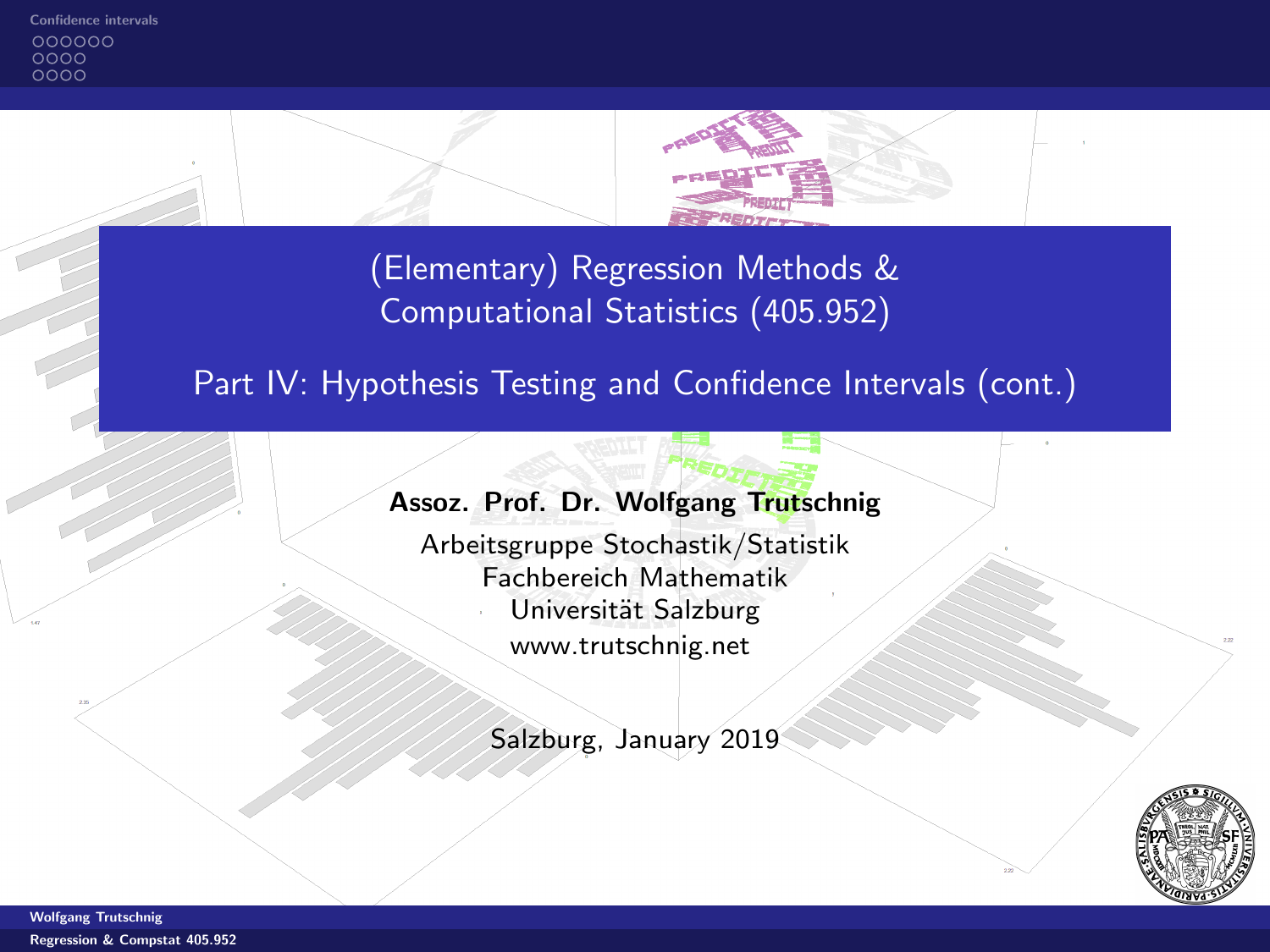- <span id="page-1-0"></span> $\triangleright$  We again return to the two-sided *t*-test.
- Suppose that  $X \sim \mathcal{N}(\mu_X, \sigma^2)$ , we do not know  $\mu_X$  and  $\sigma^2$ .
- Suppose that  $Y \sim \mathcal{N}(\mu_y, \sigma^2)$ , we do not know  $\mu_y$  and  $\sigma^2$ .
- Notice that the variance of  $X$  and  $Y$  is the same (and unknown).
- Given a sample  $X_1, \ldots, X_n$  from X and a sample  $Y_1, \ldots, Y_m$  from Y with  $m, n \geq 2$  we now want to calculate a confidence interval for the parameter  $\mu_D := \mu_X - \mu_Y$ .
- Remember that when testing for  $H_0$ :  $\mu_D = 0$  R also returned a 95%-confidence interval

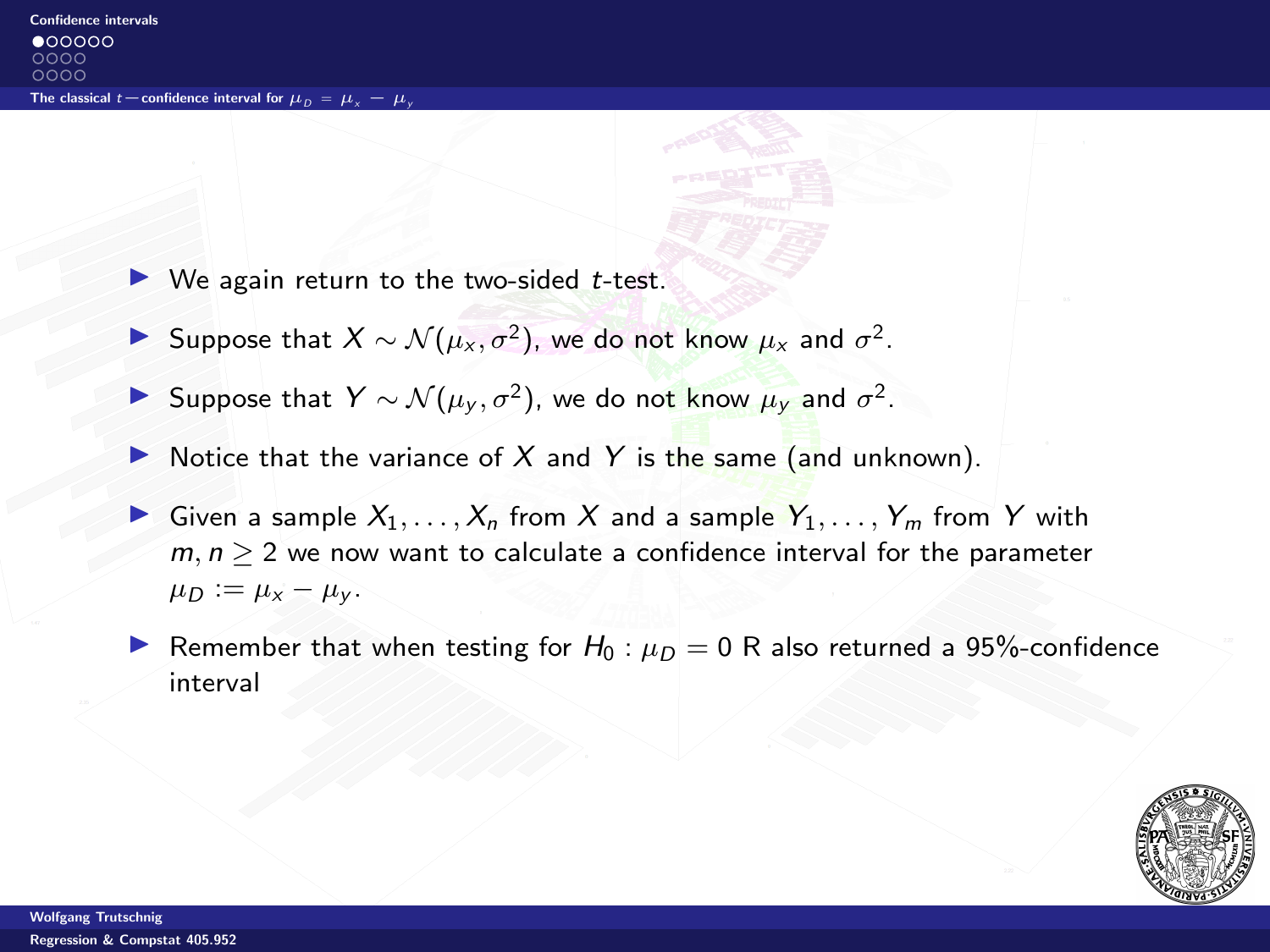$000000$  $0000$  $0000$ 

The classical  $t=$ [confidence interval for](#page-1-0)  $\mu_{\Omega} = \mu_{\Omega} = \mu$ .

```
\blacksquare mux \lt- muy \lt- 0
 2 sigmax \lt-1; sigmay \lt-2\frac{1}{2} n \leq 1000
 4 \times \leftarrow rnorm (n, mean=muy, sd=sigmax)
 5 \, y \leftarrow \, \text{norm}(n, \text{mean} = \text{mu}y, \text{sd} = \text{sigma}y)6
 \tau test \leq t. test (x, y, paired = FALSE, alternative = "two-sided")A = t e t\blacktriangleright vields
■ Welch Two Sample t-test
 2
 3 data: x and y+ t = 0.32697, df = 1515.4, p-value = 0.7437
 5 alternative hypothesis: true difference in means is not equal to
           0
 6 95 percent confidence interval:
      -0.1125703 0.1576068
 8 sample estimates:
      mean of x mean of y10\quad 0.009047213 - 0.013471049
```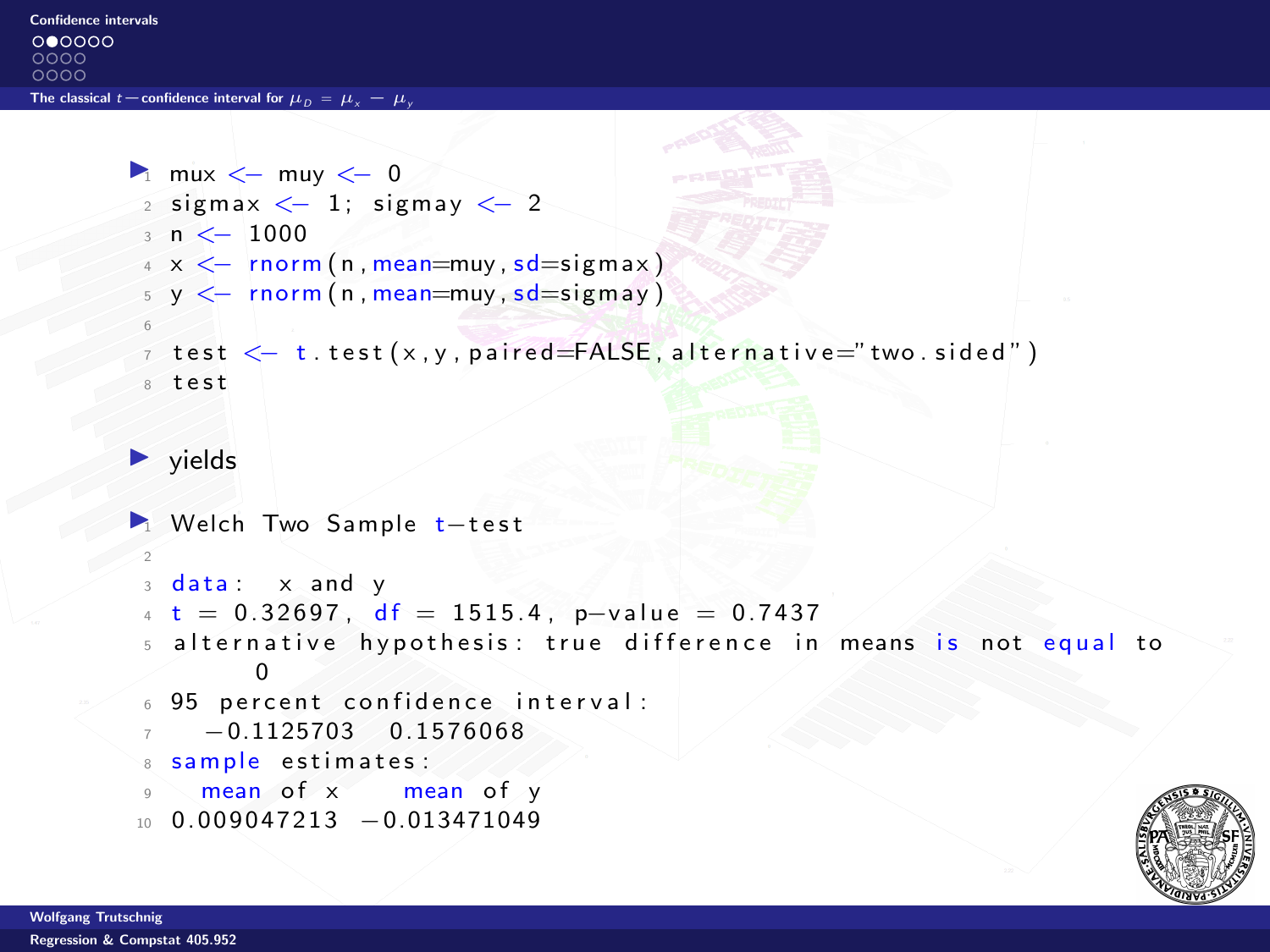$\blacktriangleright$  How is this 95%-confidence interval calculated?

 $\blacktriangleright$  We know that  $S_{n,m}$  given by

$$
S_{n,m}=\frac{\overline{X}_n-\overline{Y}_m-(\mu_x-\mu_y)}{\sqrt{S_p^2}\sqrt{\frac{1}{n}+\frac{1}{m}}},
$$

follows a  $t_{n+m-2}$ -distribution.

A a consequence

$$
\mathbb{P}\left(S_{n,m}\in \left[t_{n+m-2;\frac{\alpha}{2}},t_{n+m-2;1-\frac{\alpha}{2}}\right]\right)=1-\alpha.
$$

▶ Based on this we can easily derive the following confidence interval  $C_{n,m}^{1-\alpha}$  with coverage probability  $1 - \alpha$ :

$$
C_{n,m}^{1-\alpha}(X_1,\ldots,X_n,Y_1,\ldots,Y_m)=C_{n,m}^{1-\alpha}=\left[\overline{X}_n-\overline{Y}_m-\Delta,\overline{X}_n-\overline{Y}_m+\Delta\right]
$$

with 
$$
\Delta = t_{n+m-2,1-\frac{\alpha}{2}} \sqrt{S_p^2} \sqrt{\frac{1}{n} + \frac{1}{m}}
$$
.

Wolfgang Trutschnig [Regression & Compstat 405.952](#page-0-0)

$$
\left(\begin{array}{c}\n\cdot & \cdot \\
\cdot & \cdot \\
\cdot & \cdot\n\end{array}\right)
$$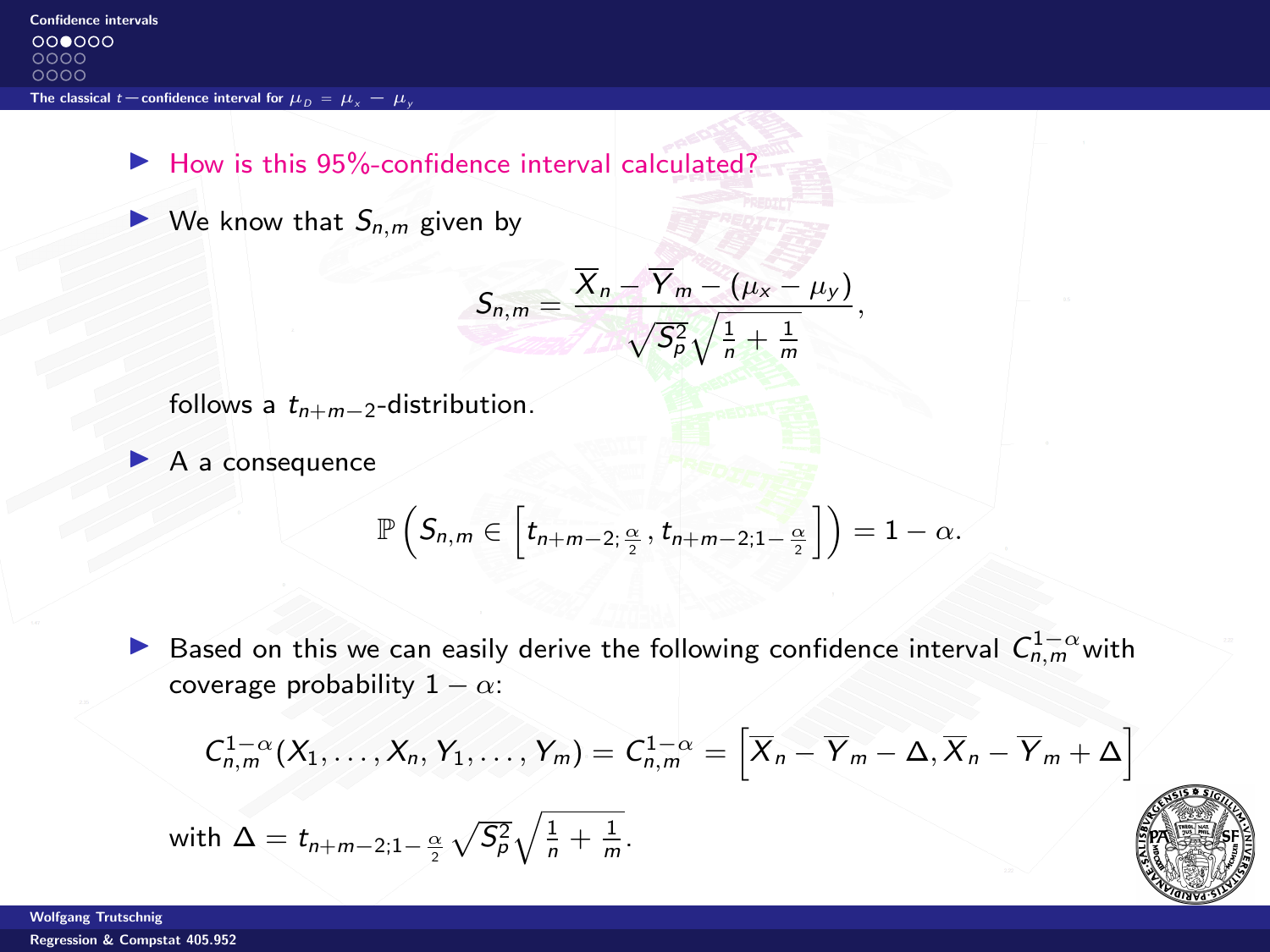```
Confidence intervals
```
 $000000$  $0000$  $0000$ 

The classical  $t=$ [confidence interval for](#page-1-0)  $\mu_{\Omega} = \mu_{\nu} = \mu$ 

```
\blacktriangleright \# t-test for H0: muD=mux-muy=0
 2 mux <− 0
 \frac{3}{2} muy \leq 0.2
 4 sigmax \leq sigmay \leq 1
 5 n < - m < -506 \times \leftarrow rnorm (n, mean=mux, sd=sigmax)
 7 y <− rnorm (m, mean=muy , sd=si gm ay )
 8 test < t. test (x, y, paired = FALSE, alternative = "two. sided", var.
              equal = TRUE)
 9 t e s t
 10
 11 #confidence interval for muD manually
12 alpha \leq 0.05
 13 sp \leftarrow ((n-1)*var(x)+(m-1)*var(y))/(n+m-2)14 Delta \leftarrow qt(p=1-alpha/2,df=n+m-2)*sqrt(sp *(1/n+1/m))
15 conf. int \leq -c (mean(x)–mean(y) – Delta, mean(x)–mean(y) + Delta)
16 test % conf. int [1:2]17 conf int
\blacktriangleright yields
\blacksquare \blacksquare \blacksquare \blacksquare \blacksquare \blacksquare \blacksquare \blacksquare \blacksquare \blacksquare \blacksquare \blacksquare \blacksquare \blacksquare \blacksquare \blacksquare \blacksquare \blacksquare \blacksquare \blacksquare \blacksquare \blacksquare \blacksquare \blacksquare \blacksquare \blacksquare \blacksquare \blacksquare \blacksquare \blacksquare \blacksquare \blacks2 [ 1 ] -0.5283843 0.2504880
```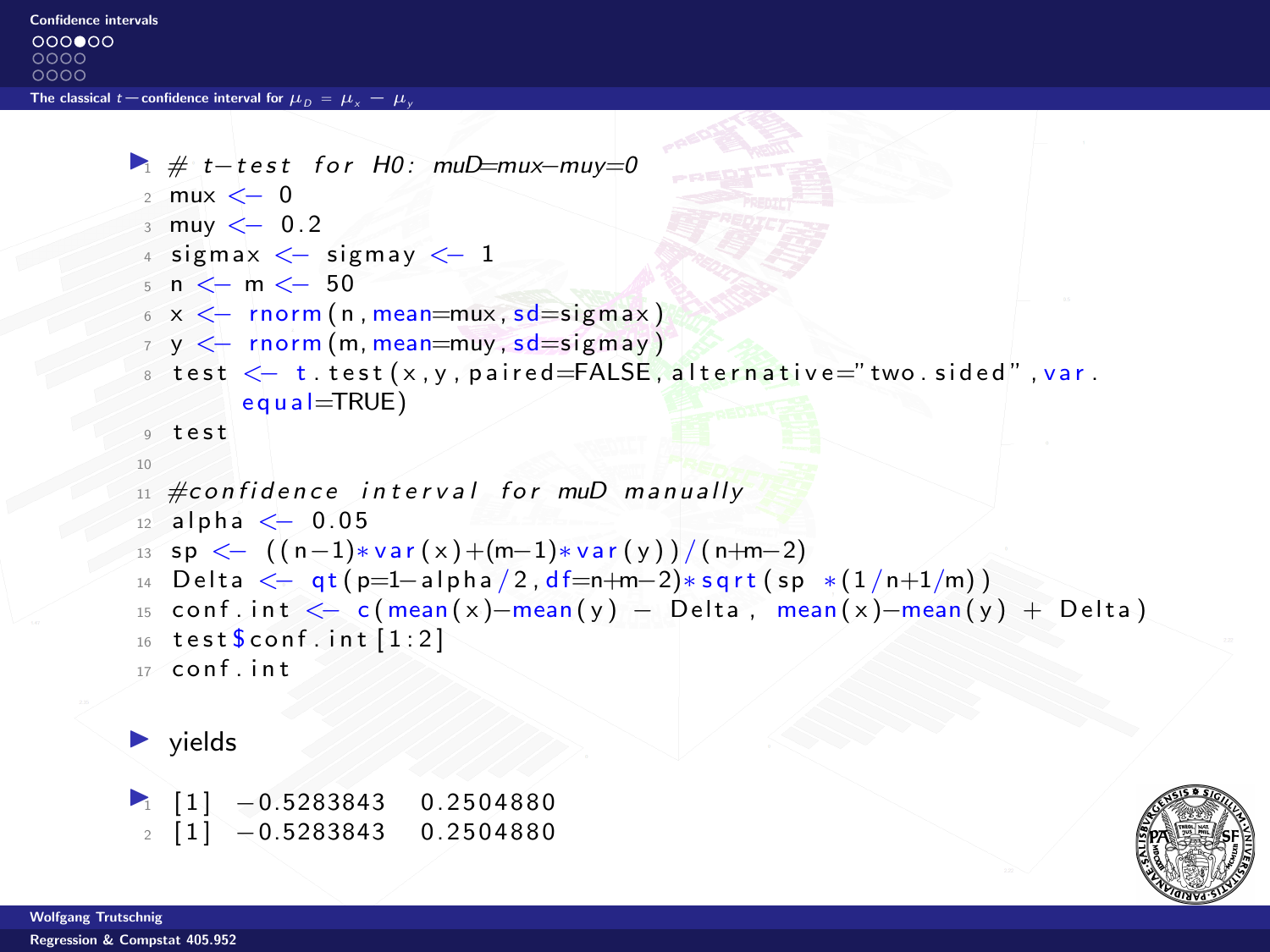$\triangleright$  Check if the confidence interval does what it should.

```
R < 100002 error \leq rep (0, R)3 CI \leq data frame (lower=rep (0, R), upper=rep (0, R))
 4 for (i in 1:R) {
 5 mux \lt-06 muy \leq -0.27 sigmax \leq sigmay \leq 1
 8 n <- m <- 50
 9 x <− rnorm ( n , mean=mux , sd=si gm ax )
 10 y < - rnorm (m, mean=muy, sd = sigmay)
11 test \leftarrow t. test (x, y, p aired=FALSE, alternative="two. sided", var.
           equal = TRUE)
12 CI [i, ] \leq test $conf. int [1:2]
13 }
14
15 CI $ c o n t a i n e d <− i f e l s e ( CI $ l o w e r<= mux− muy & CI $ uppe r>= mux− muy
        , 1, 0)16 coverage \leq mean (CIS contained)
17 coverage
18 [ 1 ] 0.9504
```
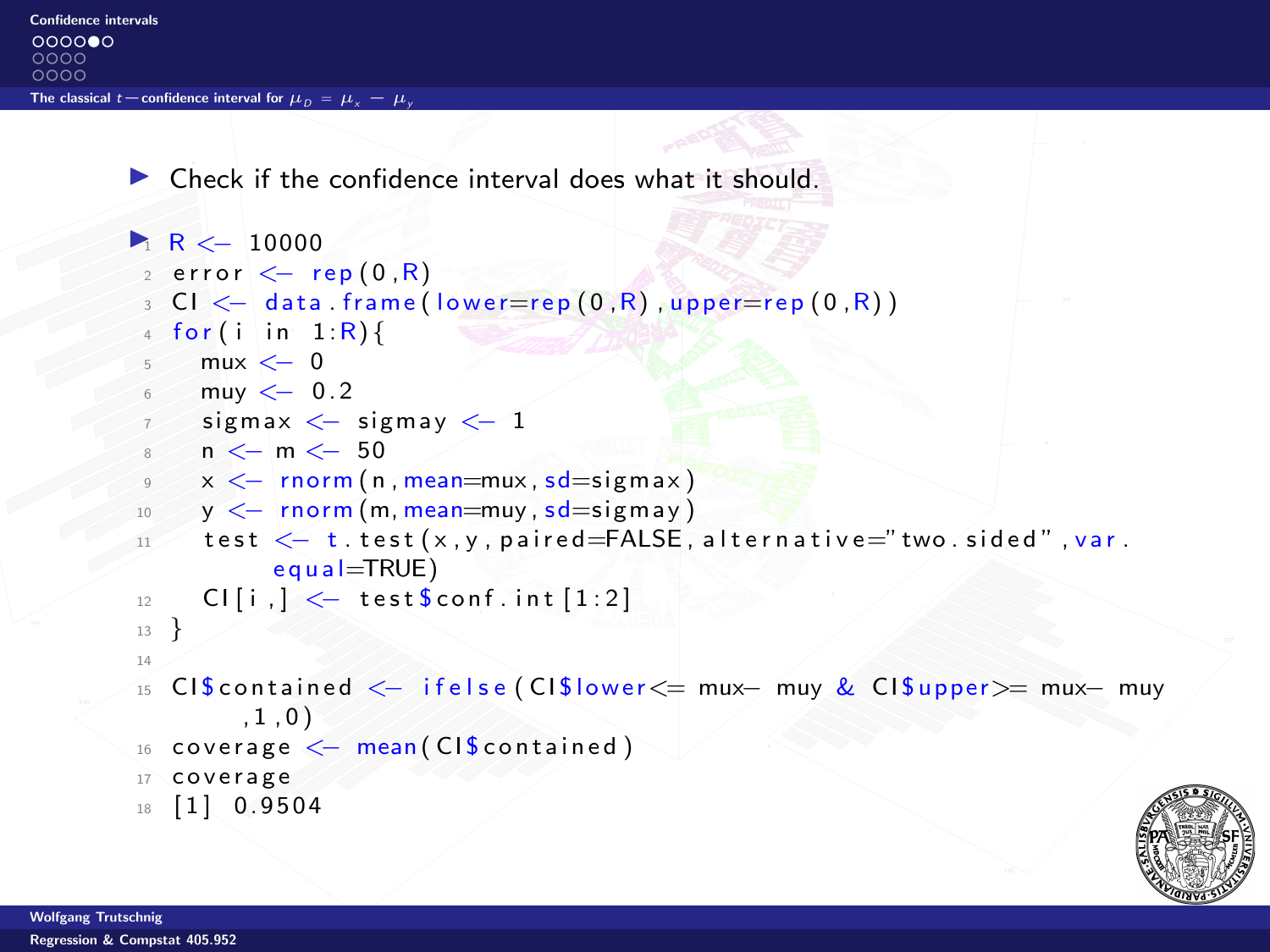- If What happens if we change the values of  $\mu_X$  and  $\mu_V$ ?
- $\triangleright$  What happens if we change *n* and *m*?
- How is the hypothesis test for  $H_0$ :  $\mu_D = 0$  vs. the two-sided alternative related with the confidence interval?
- Answer: We reject  $H_0$  if and only if  $0 \notin \mathsf{C}_{n,m}^{1-\alpha}$ , i.e. if the confidence interval does not contain 0.

Exercise 39: Confirm the just-stated answer by simulations and proceed as follows:

- If Choose some some values for  $\mu_X$  and  $\mu_Y$  and simulate samples of X and Y.
- $\triangleright$  Apply the two-sided t-test and save the p-value as well as the confidence interval.
- Repeat the two steps  $R = 1.000$  times and verify if in all R case we have that the  $p$ -value is less than 0.05 if and only if 0  $\not\in C^{1-\alpha}_{n,m}.$

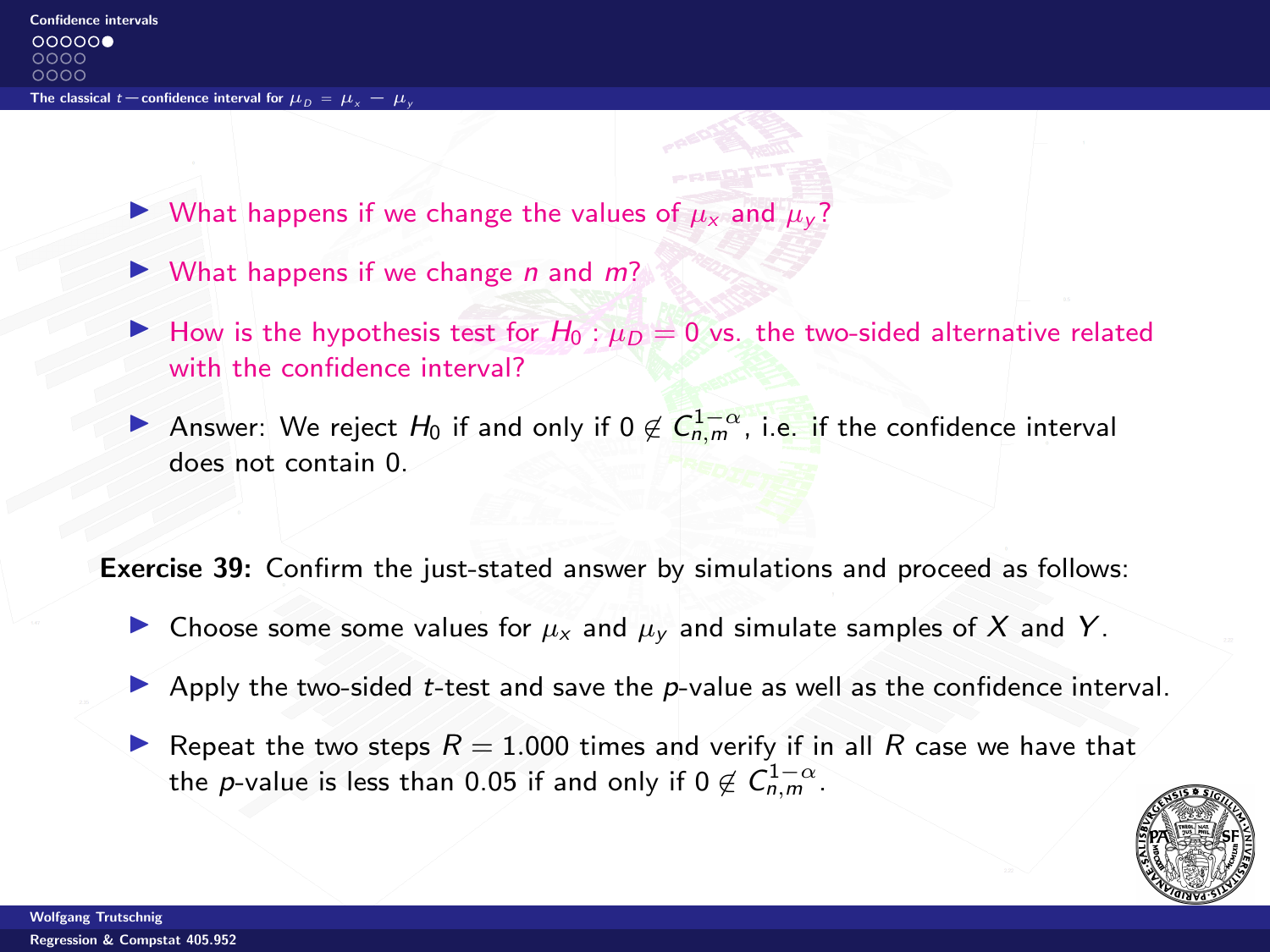<span id="page-7-0"></span>Suppose that  $x_1, \ldots, x_n$  is a sample from X and that  $y_1, \ldots, y_m$  is a sample from  $\mathsf{Y}$ 

 $\triangleright$  We repeat the following steps R times:

- **I** Randomly draw n values from  $x_1, \ldots, x_n$  and m values from  $y_1, \ldots, y_m$  with (!) replacement
- The resulting samples  $x_1^*, \ldots, x_n^*$ ,  $y_1^*, \ldots, y_m^*$  are called bootstrap samples or bootstrap replications.
- ► Calculate  $\overline{x_n^*} \overline{y_m^*}$  and save this value.
- Let  $d_1^*, \ldots, d_R^*$  denote the resulting values (i.e. the differences of the means of the boostrap samples).
- ▶ The boostrap confidence interval  $C_{n,m}^{*,1-\alpha}$  is then defined as the interval formed by the  $\frac{\alpha}{2}$ -quantile and the  $(1-\frac{\alpha}{2})$ -quantile of the sample  $d_1^*,\ldots,d_R^*$ , i.e.

$$
C_{n,m}^{*,1-\alpha} = \left[ (F_d^*)^-\left(\frac{\alpha}{2}\right), (F_d^*)^- \left(1-\frac{\alpha}{2}\right) \right]
$$



 $\blacktriangleright$  Let's check the details in R.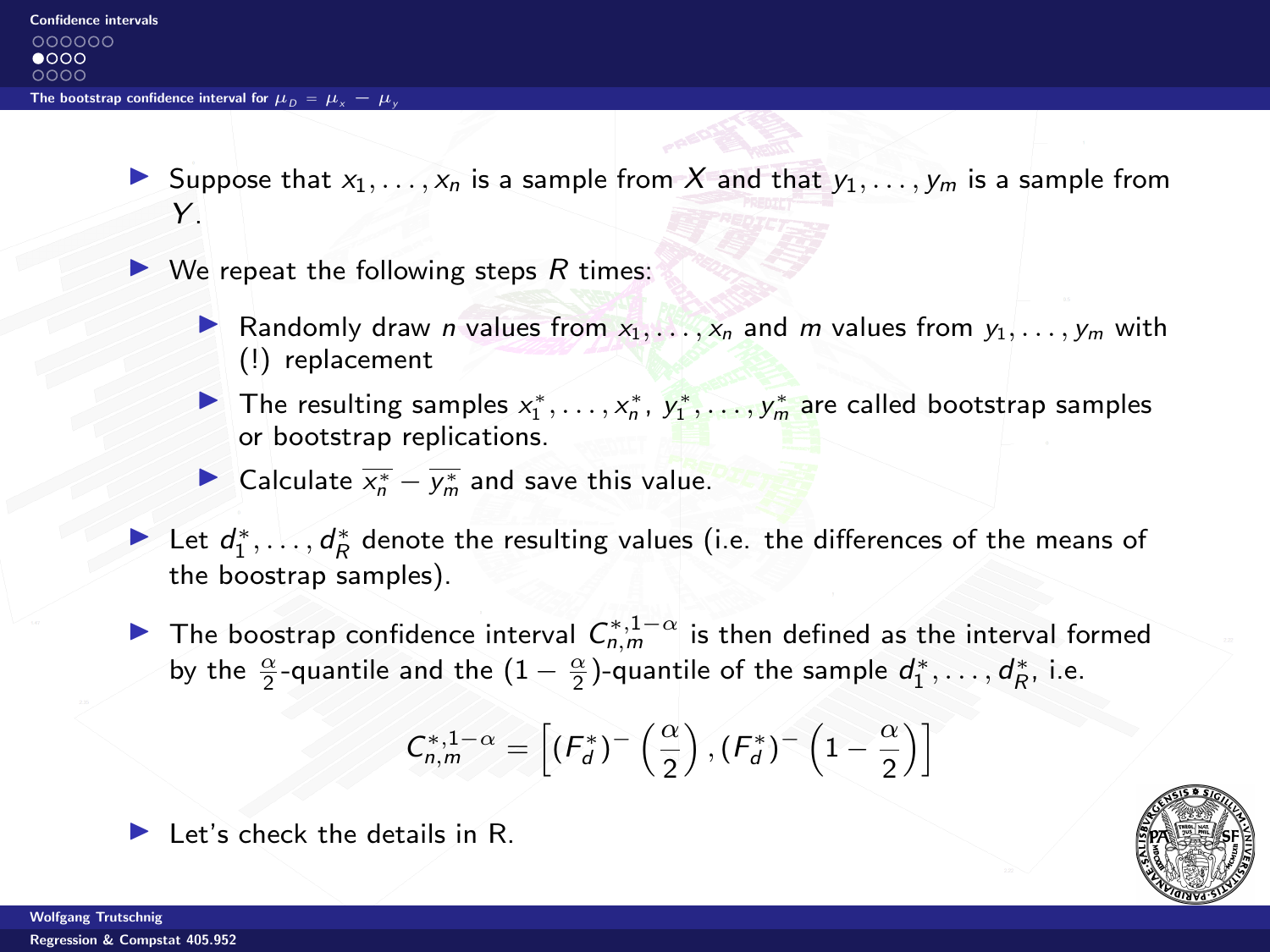```
\blacksquare mux \lt-02 muy <− 0. 2
 3 sigmax \lt sigmay \lt 1
 4 n \leq - m \leq - 50
 5 \times \leftarrow rnorm (n, mean=mux, sd=sigmax)
 6 \text{ y } \leq -\text{ rnorm (m. mean=muv. sd=sigmaav)}7 test <− t. test (x, y, paired=FALSE, alternative="two. sided", var.
             equal = TRUE) \#iusttest sconf. int [1:2]9
 _{10} boot . diff \leq rep (0, R)11 for (i in 1:R) {
 12 x. boot \leq sample (x, size = n, replace = TRUE)13 y boot \leq sample (y, size = m, replace = TRUE)
 _{14} boot diff [i] < \frac{1}{2} mean (x \cdot boot) -mean (y \cdot boot)15 }
16 ci . boot \leq as . numeric ( quantile ( boot . diff , probs = c ( alpha /2,1–
             alpha / 2))
17 #compare the two intervals
18 test \text{\$conf. int } [1:2]19 ci hoot
\blacktriangleright yields (lucky coincidence?)
\blacksquare \blacksquare \blacksquare \blacksquare \blacksquare \blacksquare \blacksquare \blacksquare \blacksquare \blacksquare \blacksquare \blacksquare \blacksquare \blacksquare \blacksquare \blacksquare \blacksquare \blacksquare \blacksquare \blacksquare \blacksquare \blacksquare \blacksquare \blacksquare \blacksquare \blacksquare \blacksquare \blacksquare \blacksquare \blacksquare \blacksquare \blacks2 [ 1 ] -0.82211378 -0.03919495
```

```
Wolfgang Trutschnig
```
[Regression & Compstat 405.952](#page-0-0)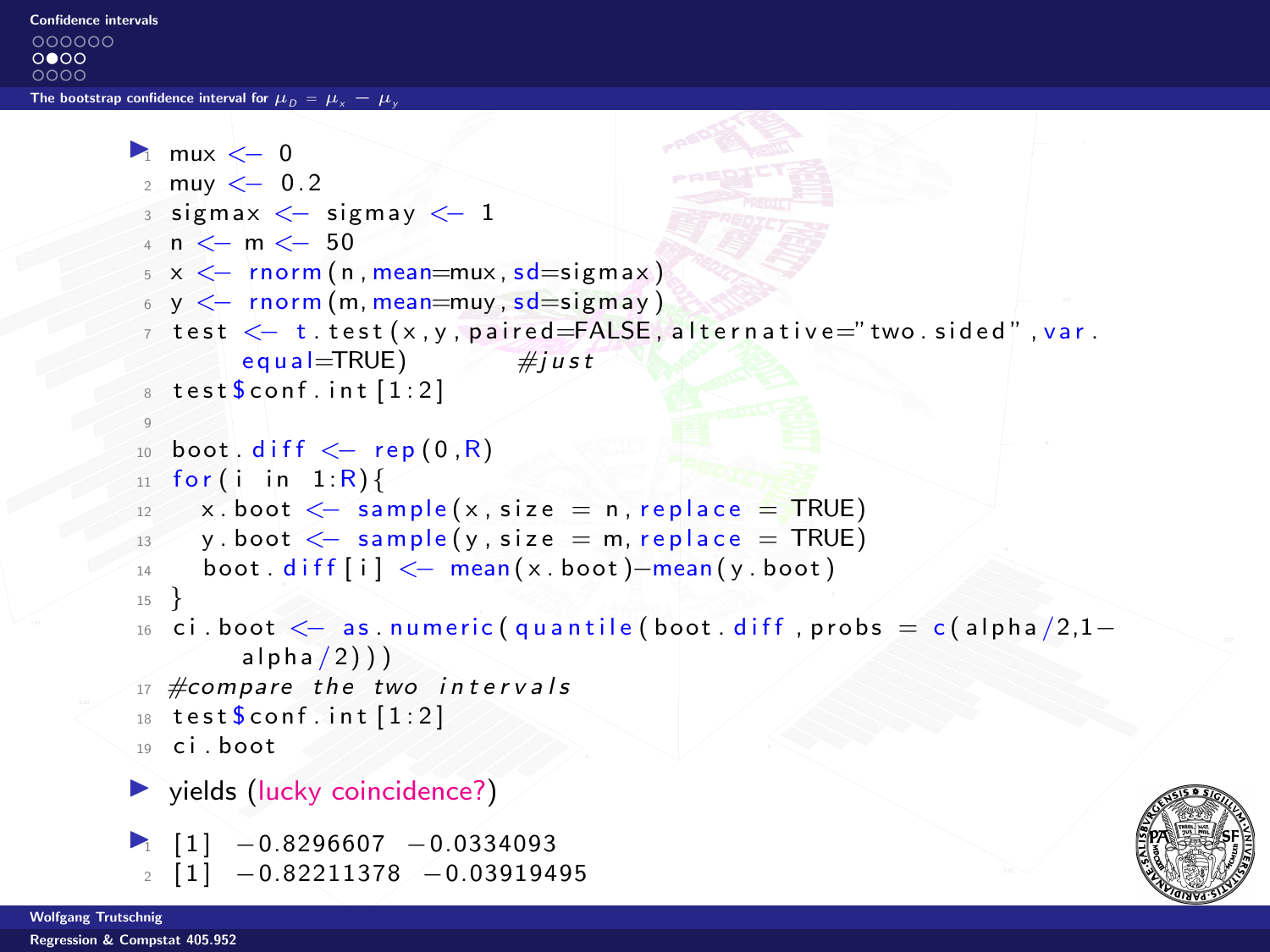```
Confidence intervals
000000
00000000The bootstrap confidence interval for \mu_{\Omega} = \mu_{\nu} - \mu
```

```
\blacktriangleright #systematical comparison of the two CIs
 2 outer R < -1003 \text{ Results} \leq \text{data frame} (lower, t=rep (0, \text{outer}, R), lower, boot=rep (0, \text{outer}, R))
         outer R), upper t = rep(0, outer, R), upper boot = rep(0, outer, R)4 for (k \text{ in } 1: outer \mathbb{R}}{
     mux < 0; muy < 0.2sigma < - sigmay <-1n < n < -50x < - rnorm (n , mean=mux, sd = signax)
 \frac{9}{9} y \leq rnorm (m. mean=muy, sd=sigmay)
10 test \leftarrow t. test (x, y, p aired=FALSE, alternative="two. sided". var.
            |e q u a | = TRUE) \#i u s t
\text{11} Results [k, c(1,3)] \leftarrow test $conf. int [1:2]
12
R < 1000; boot diff \leq r rep (0, R)14 for (i in 1:R) {
15 x.boot \leq sample (x, size = n, replace = TRUE)16 y . boot \leq sample (y, size = m, replace = TRUE)
17 boot . diff [i] \leq mean (x \cdot \text{boot}) -mean (y \cdot \text{boot})18 }
19 Results [k, c(2, 4)] \leq - as . numeric (quantile (boot . diff , probs = c
            a l p h a (2,1- a l p h a (2))
20
```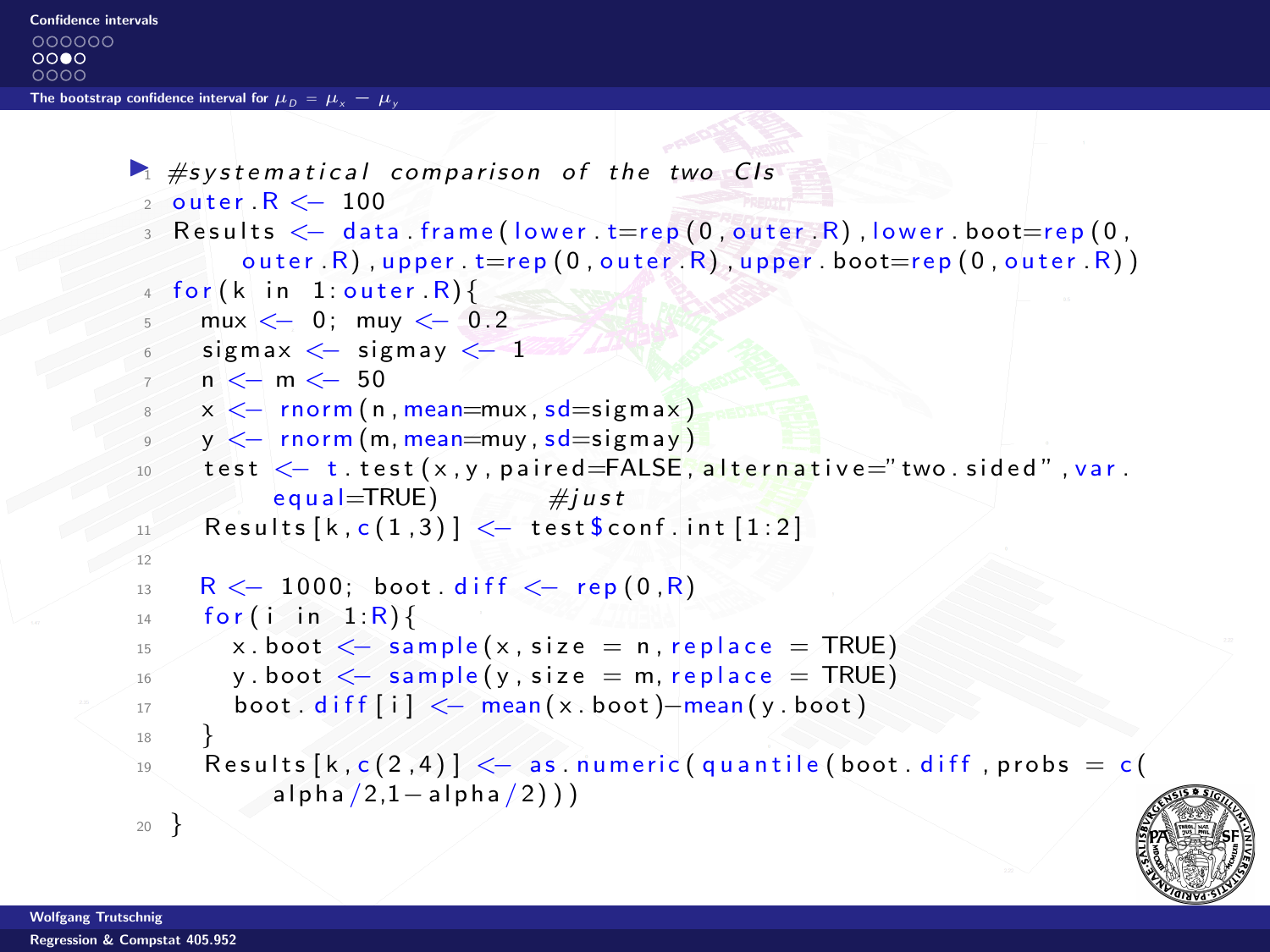[Confidence intervals](#page-1-0)<br>  $\bigcirc$  00000<br>
0000<br>
0000

[The bootstrap confidence interval for](#page-7-0)  $\mu_D = \mu_x - \mu_y$ 

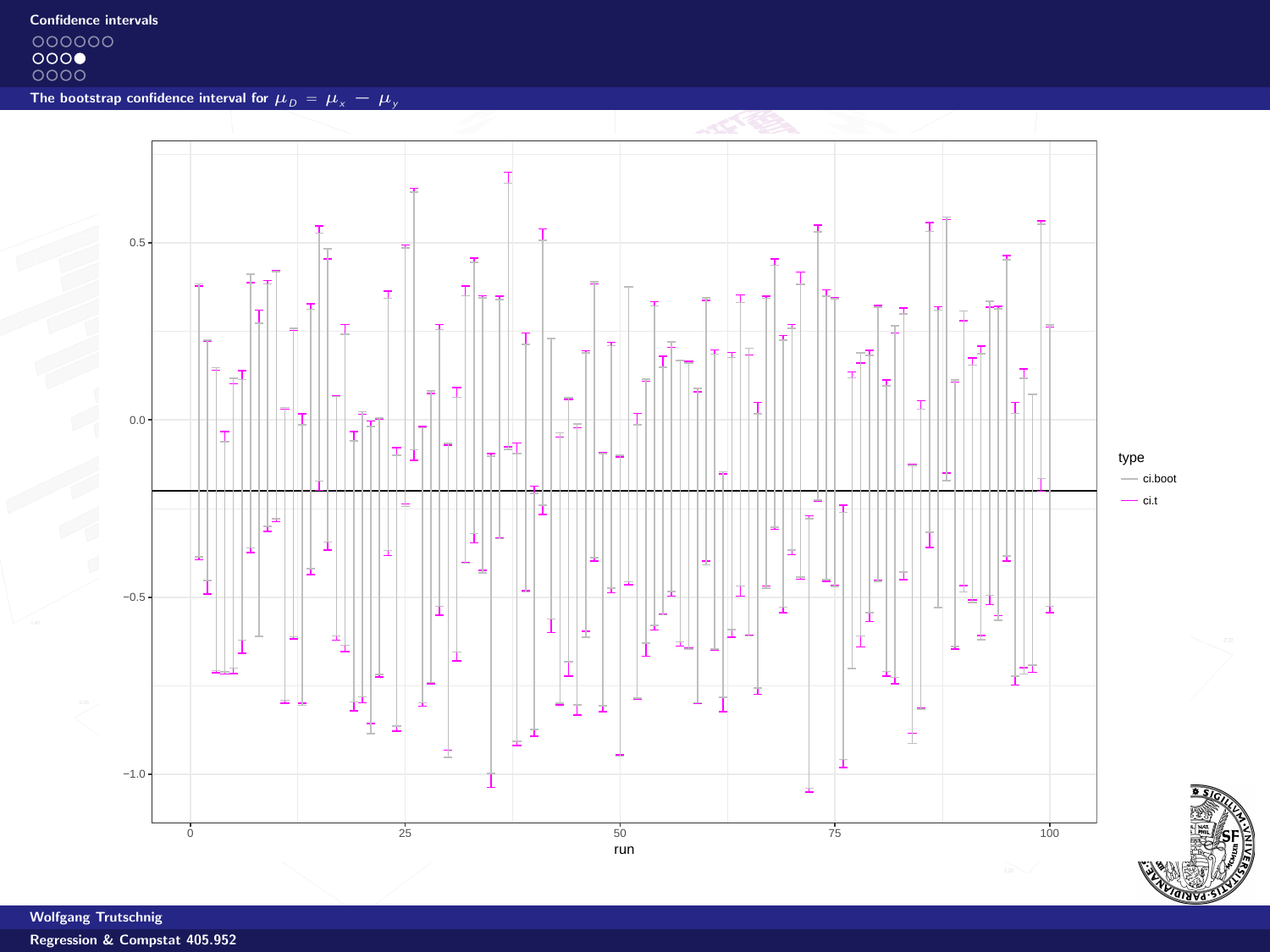#### <span id="page-11-0"></span>Exercise 40:

- Fix  $\mu \in \mathbb{R}$  and  $\sigma^2 > 0$ .
- **IF** Generate a sample  $X_1, \ldots, X_n$  from  $X \sim \mathcal{N}(\mu, \sigma^2)$ .
- ► Calculate a bootstrap confidence-interval  $C_n^{1-\alpha}$  for the parameter  $\mu$  based on the sample.
- I Use the t-test to get an exact confidence interval and compare the interval with the bootstrap interval.
- Repeat the previous steps to get a more systematic picture of the performance of the bootstrap confidence interval.

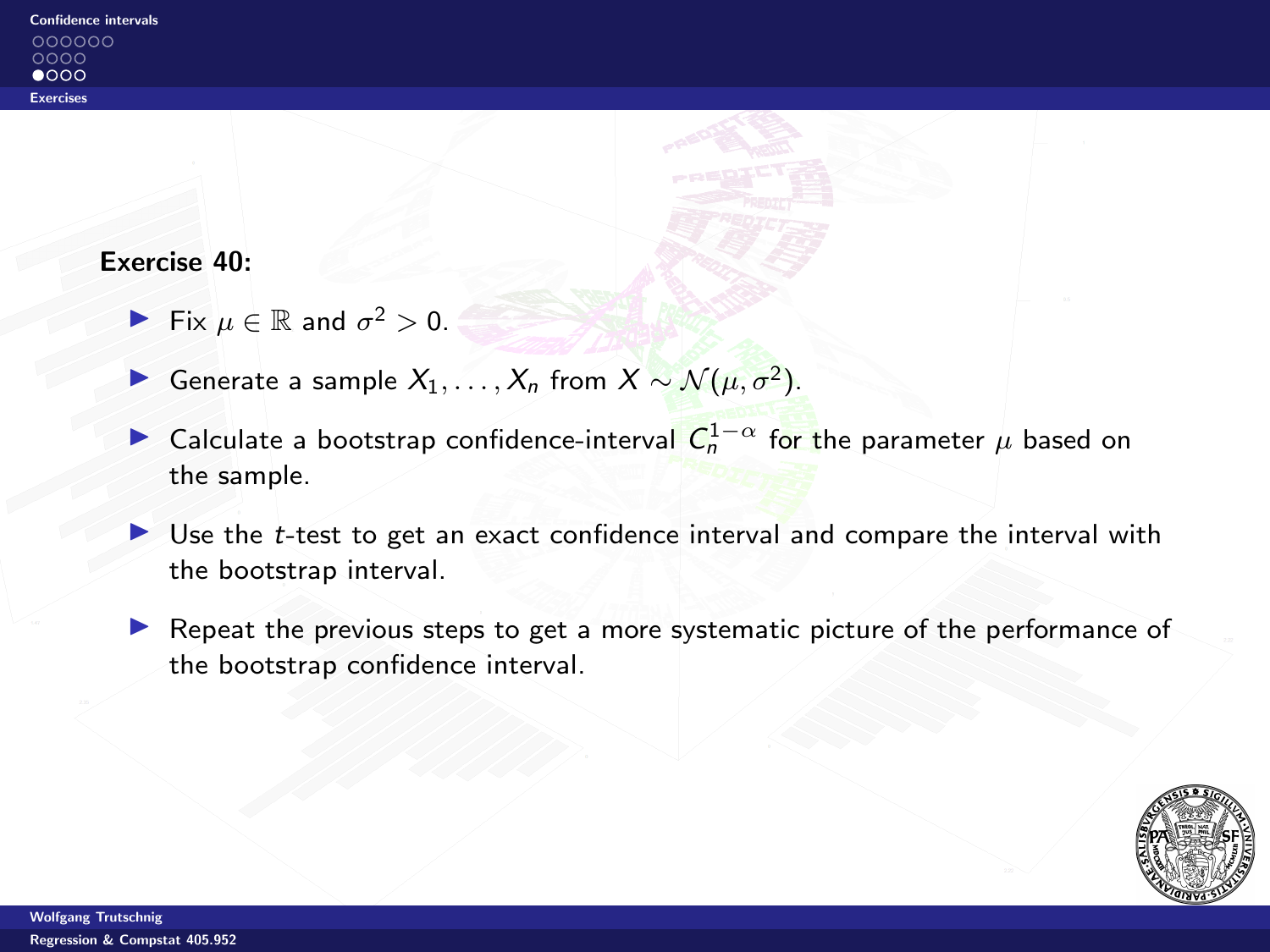#### Exercise 41:

- Fix  $\mu \in \mathbb{R}$  and  $\sigma^2 > 0$ .
- **I** Generate a sample  $X_1, ..., X_n$  from  $X \sim \mathcal{N}(\mu, \sigma^2)$ .
- ► Calculate a bootstrap confidence-interval  $C_n^{1-\alpha}$  for the parameter  $\sigma^2$  based on the sample.
- $\triangleright$  Compare the exact confidence interval

$$
I = \left[\frac{(n-1)S_n^2}{\chi_{n-1;1-\frac{\alpha}{2}}^2}, \frac{(n-1)S_n^2}{\chi_{n-1;\frac{\alpha}{2}}^2}\right]
$$

and compare the interval with the bootstrap interval.

 $\blacktriangleright$  Repeat the previous steps to get a more systematic picture of the performance of the bootstrap confidence interval.

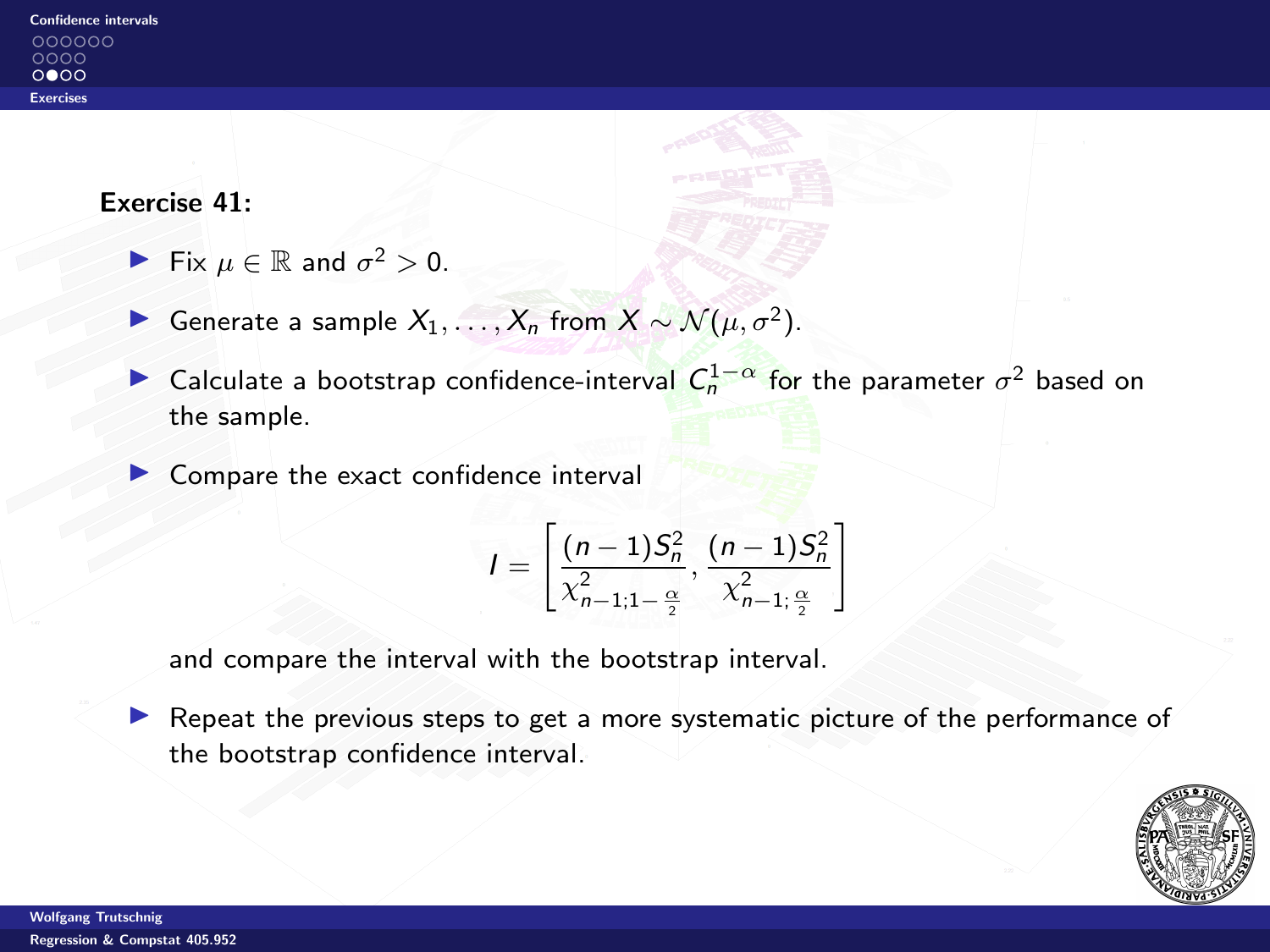### Exercise 42:

- $\triangleright$  We have already mentioned the correspondence between two-sided hypothesis tests and confidence intervals.
- Return to the situation discussed in the slides (confidence interval for  $\mu_D = \mu_x - \mu_y$  and use the boostrap confidence interval to derive a boostrap hypothesis test.
- $\blacktriangleright$  Evaluate the performance of the test via simulations.